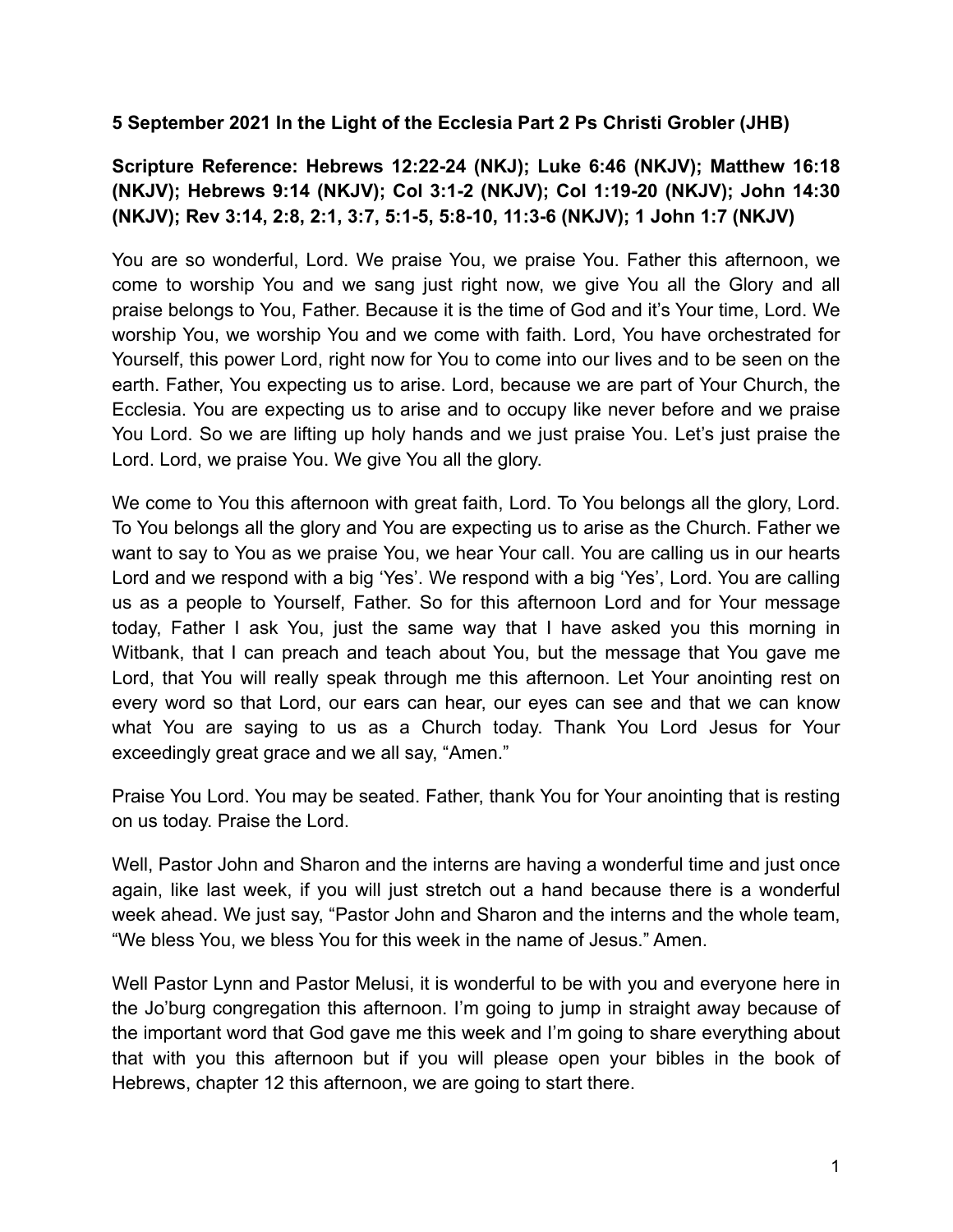The title of my message this afternoon and you will remember, I think some of you do, I did not give you a title last week. I had no title and I was really praying and as this week was unfolding, the Holy Spirit spoke to me very seriously and He said to me, "Christi, the title for these two messages so far will be, 'In the Light of the Ecclesia'– so this afternoon, Part 2.

'In the Light of the Ecclesia' last week, we spoke about the principle that recognition is the foundation of revelation. And so that means, and I just have to stick, you know I thought about it now, you know, ministering in the morning and in the afternoon. You know when you minister in Witbank in the morning, you are so focused with the Lord and then it really feels you have said what you had to say and then I have to come to Jo'burg and I think, "Well, I cannot leave anything out," so that is a knowing with the Lord to flow and stick to my notes. So recognition is the foundation of revelation and we spoke about this last week, that you and me, we've got the responsibility, to position ourselves to see and to hear, very importantly.

Well, what do we have to see and to hear? Is what Jesus is saying to this church, this Ecclesia. So, we also talked about being busy with the things of God, what Jesus is presiding over and not the way we want to run church or our own lives in the name of Jesus. So, let's look at Hebrews chapter 12, from verse 22. Thank you so much Daniel. In the Witbank church I gave them this scripture and it's better here than in Witbank this morning. You are going to see that I have highlighted words, from verse 22 until verse 24.

That's very important for what we have to focus on today. You can mark that in your bible but even if you have your Ipad, I have said it in Witbank this morning. "I hope you have your paper bible here today. Ipad is good but you are going to see why I am going to show you a few things in the paper bible today." Of course, wonderful to follow on Ipad but you will see.

First of all, in the light of the Ecclesia. After 20 years, I've shared with you, crucial obediences were given especially by Pastor John and by Pastor Sharon and us as a people but I am focusing on Pastor John as the messenger of this church. So we are going to read Hebrews 12 and I want you to see where we find ourselves. What is the place that we find ourselves in right now. Look where Jesus says we have come to. I want our ears to keep hearing those words this afternoon. Verse 22, **<sup>22</sup> but you have come to Mount Zion,** you have come to Mount Zion, **the city of the living God, the heavenly Jerusalem.** I hope it's still highlighted on the board here behind me, to the innumerable company of angels, verse 23 says **<sup>23</sup> to the general assembly, the first of the first born,** of course that is Jesus the head of the Church that is presiding over what He wants to happen and what must happen in the Church. Very important words,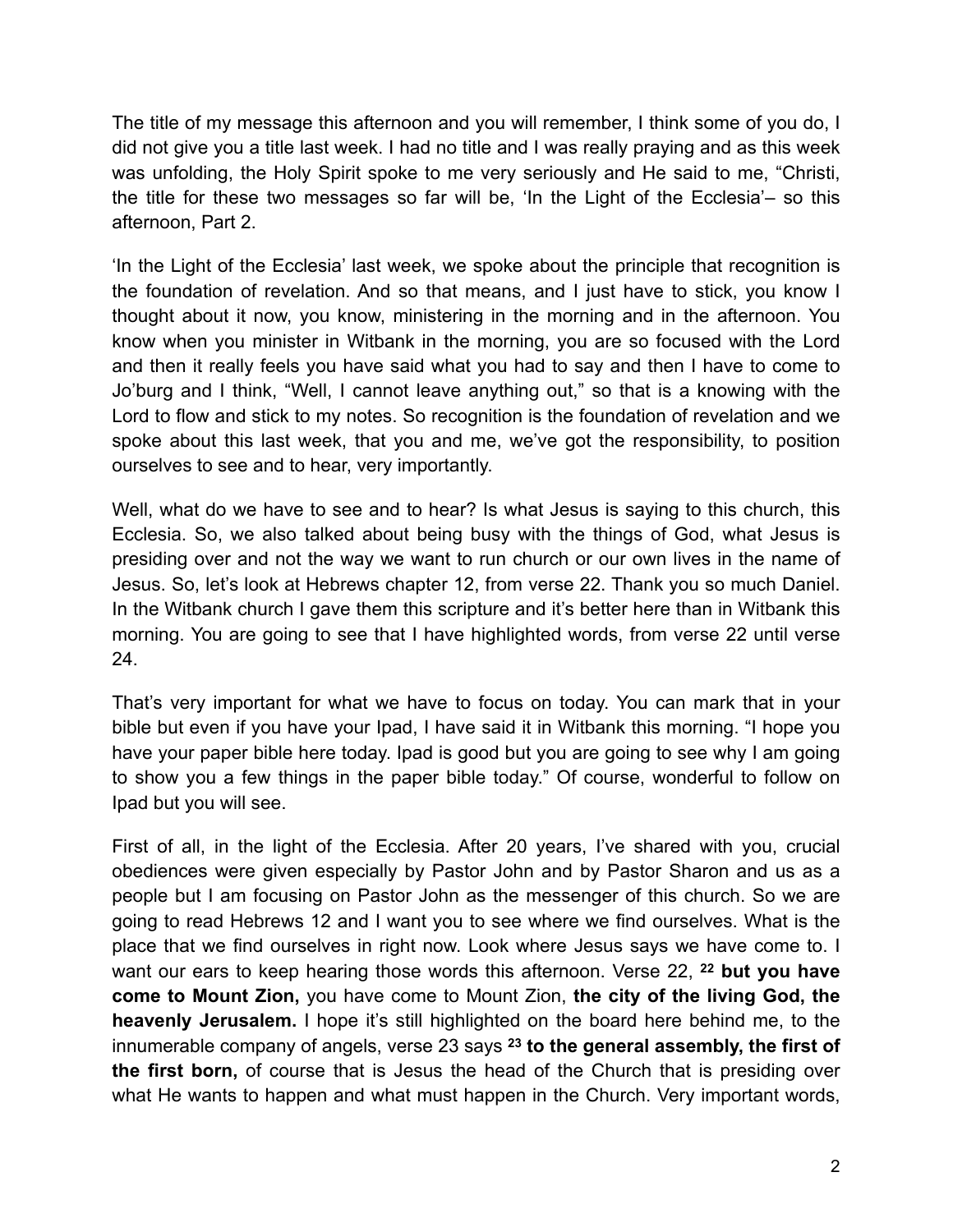*who* **are registered in heaven**, we are going to touch on that this afternoon, **to God the judge of the whole earth and to the spirit of just men made perfect.** Very, very important, I'm going to show you more about that. Look at verse 24, **<sup>24</sup> and to Jesus the Mediator**, once again if you use that word 'mediator' – it is judicial, to arbitrate. **Jesus the Mediator of the new covenant** and also, very important, **to the Blood of sprinkling that speaks. (Hebrews 12:22-24 NKJ)**

I have said to you and the Holy Spirit took me there. I am going to run and I have to go into and show you two legs this afternoon. But look what verse 24 says, **24 the Blood of sprinkling that speaks.** Not only of total forgiveness but what God has for us and the prophetic words and the plan, especially written as we know Psalm 139, all the days of our lives are written in His book, **the Blood of Jesus speaks for us, of total forgiveness but also what is to come.** So I am going to show you a few things and later come back to Hebrews 12 again.

Now, back to verse 22, **22 you have come to Mount Zion, the city of the living God, the heavenly Jerusalem.** Pastor Sharon ministered very powerful on this subject and I know now, in time to come, she will still minister a lot about this. These are notes coming from the messages from Pastor Sharon. Zion is the Church; it's the heavenly Jerusalem, the Church, the city of the living God, the Ecclesia, it comes from heaven to earth. We see it clearly in the book of Revelation and we are going to go there today, it's coming from heaven to the earth, it comes from heaven to our hearts. How? Through heavenly messages, heavenly words. God is breathing out His words, out of Pastor John and Pastor Sharon, like spores. Our hearts just receive. Our eyes can just look – we spoke about that last week. We have ears to hear and then we become. We have come to Mount Zion. Very important for us today.

Then it says, verse 23, **23 to the general assembly; the church of the firstborn.** Now, God is speaking and that's why He gave the title to me, and I will share more. On the 2 September, Thursday this week, God started to give me the download and in the past God has looked at words with me, words like, '*I want you to look'* but He used it in a way different direction with me this week and He said to me, "Christi, I want you to look." In the light of the Ecclesia, **the assembly, the church of the firstborn** – that is the Greek word, Ecclesia that God is using here, **who are registered in heaven**. I am going to get into that but this is very big. I have shared in Witbank this morning, not all gatherings where people call themselves 'church' – not all gatherings are, or is, an Ecclesia. Because we are going to see, I've touched on it last week, the Ecclesia registered in heaven.

To God the judge, you will now know through the messages that is coming - Abram. Abram was talking to God in Genesis 18. Will the judge of all the earth do right by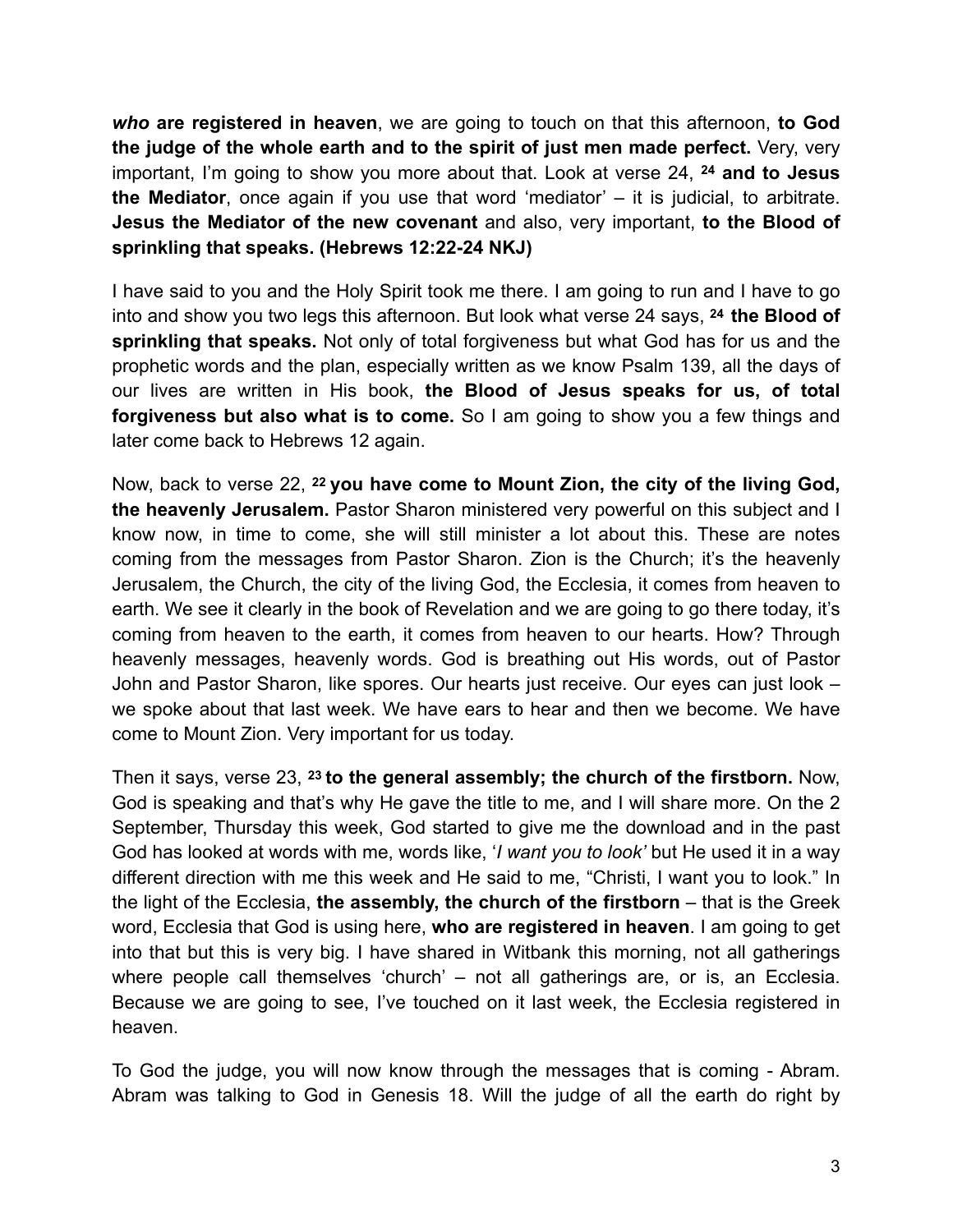saving the city? If God can find ten righteous in the Ecclesia. Look where we have come to, to God the judge of all. I want you to see these things that I am highlighting for you here this afternoon. And then, very important, to the spirits of just men made perfect. Now that is talking about the witnesses, the cloud of witnesses around us. If you have an understanding about that Greek word, it is actually very vast but the Bible says in Hebrews 11:14, these cloud of witnesses that is surrounding us and around us, seeing that we run our race, they cannot come to perfection apart from us.

So it would be wonderful for me to talk to you about that today but we can't go that deep just into that one section today. Verse 24 **<sup>24</sup> to Jesus the Mediator of the new covenant and to the** blood of **sprinkling that speaks of better things**. **Hebrews 12:22-24 NKJV)** Still much to say about this but I wanted to lay this foundation so that your ears can hear.

So, we have come to Mount Zion. We are positioned right here in the New Testament. Here's the big question: Do all Christians take their place and do all believers qualify to operate from here? Big question mark. Well, it is God's will but this is a very important thing. We have come to learn more about this as we had to make choices to be planted in the House of the Lord, where most believers that we actually know of, just live for themselves. All born again Christians are children of God but not all believers live for our Lord Jesus in the same manner. Not all believers make the same choices to come and obey God. I am going to repeat that. All born again Christians are God's children but we do not all live for our Lord Jesus in the same manner.

Luke chapter six verse 46, New King James, **46 But why do you call Me 'Lord, Lord,'** and we are talking about Jesus, the head of the church, here. **46 Why do you call Me 'Lord, Lord,' and not do the things that I say? (Luke 6:46 NKJV).** A big choice for all believers. That's very important and of course many of us, I would say most of us sitting here today – God has dealt with us on that matter. I remember I had a conversation with Pastor Sharon very quickly after the message started to come out, God says *I will take the children*. I said to Pastor Sharon, "Many people have said to me, 'this is a massive message'" I thought to myself, "Well, it was a massive message to me 20 years' ago – that I've got to be planted." It was a massive message when I had to learn what irrational honour is and to walk in unity. So, all the messages are just huge at the time and most glorious when God brings that into our lives.

All believers do not obey and follow Jesus the same way. So, I've got quite a few inserts today that I'm going to just share with you – not only recently this year, but definitely most of them this year that Pastor John and Sharon by the Holy Spirit shared with us. So, I just want your ears to hear. Listen to this. Pastor Sharon said: *the Lord is imploring*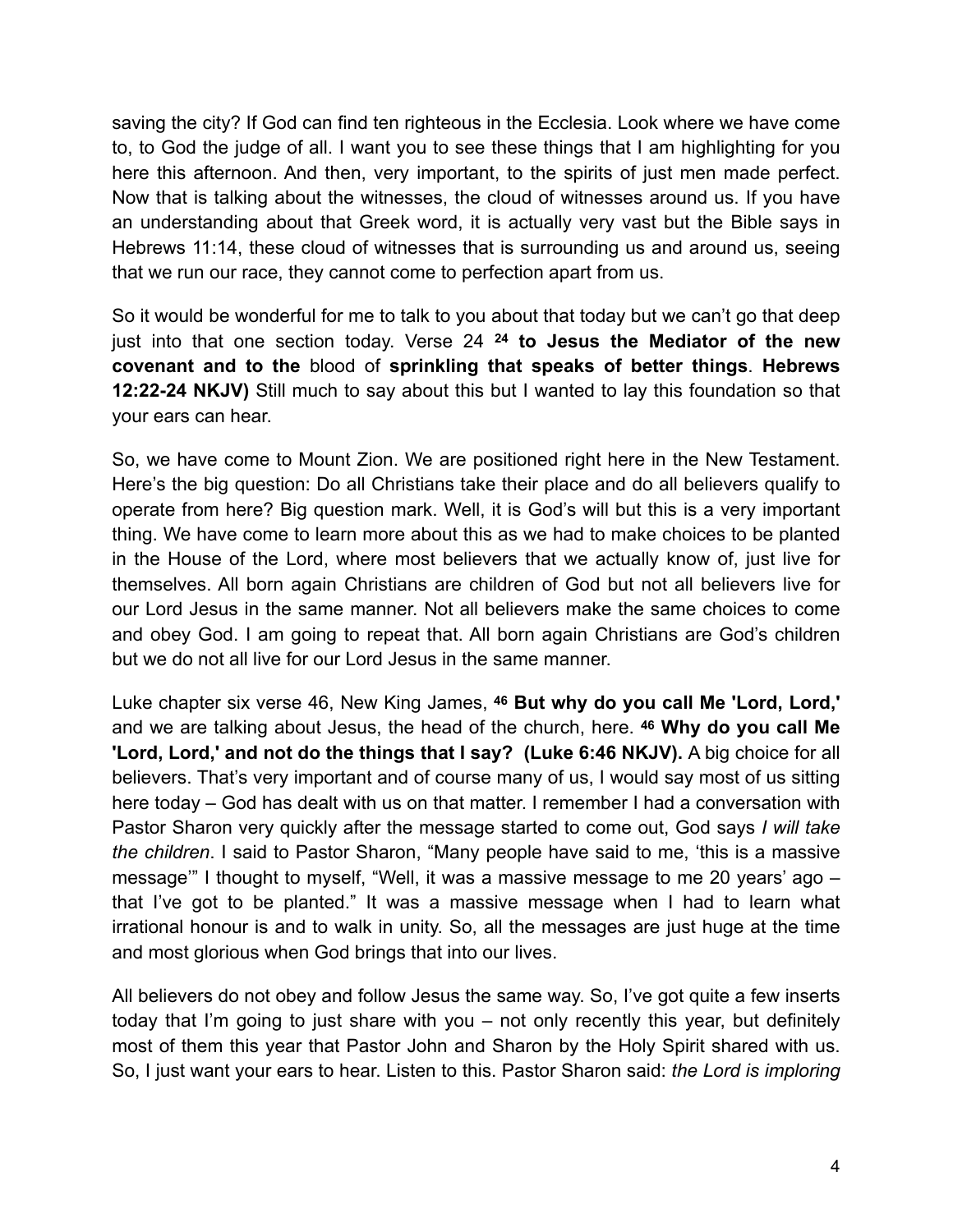*you, Heritage of Faith people, to understand what the local church is all about and what it is for.*

*Allow the Holy Spirit to help you let old filters of local church life disintegrate.* This is very important as we come out of Babylon*.* Pastor Sharon said, *come, Heritage of Faith people, come into a new era, with a new way of listening and a new way of understanding. God is building the local church for all His sons to come to maturity because the whole of creation is groaning for the manifestation of the mature sons of God. Allow yourself to be planted and let your roots go deep into the Word of God. Listen to the messages and receive instruction from the Holy Spirit for you personally and yield to the Word,* very big, change, repent – I'm going to share this quite a bit with you. As the messages are coming, we have to self correct. We have to look and listen to those messages. *Change and come into maturity. In this house, the rich revelation and messages are more than enough for you to come into spiritual maturity.* That is the truth, praise the Lord*.*

Then you can go to Matthew 16 this afternoon, verse 18. Very important, when Pastor John and Sharon started to bring the messages about the Ecclesia to us, of course this is actually our foundation Scripture when we talk about the Ecclesia and specially here today, in the light of the Ecclesia. Jesus says, **18And I also say to you that you are Peter, and on this rock I will build My church, and the gates of Hell shall not prevail against it. (Matthew 16:18 NKJV)** So, the gates of hell cannot prevail against the Ecclesia and we are not talking about like I have said to you, where people are gathering and calling themselves a church. Very, very big difference. Hallelujah.

Again, not all believers live the same way for Jesus and make the choices – and I want your ears to hear this: we are going to talk about the blood of Jesus, the power of the cross; and laying down the self-will that we all have to confront.

Listen to what Pastor Sharon shared with us in insert number three: *Narrow is the road that leads to life. Few find it, few want it. Because the way to life…true life is death…and people do not want to die to themselves. So, that's why a few find it because only a few want it. And therefore, only a few will find it.*

Jesus is talking to our Ecclesia like He says in the book of Revelation chapter two and three, *those who have ears, let us hea*r in the Name of Jesus. Now when Pastor John started to minister this very powerful series so far of *Blowing your Mind*, in part three Pastor John in a few places spoke about "It's time for us to choose to pick up our cross." And I've said to you last week, what does that really mean? So, Pastor John shared this with us and then we are going to see what it means to pick up your cross. Pastor John shared this with us, insert four: …*that the Church has become very entitled:*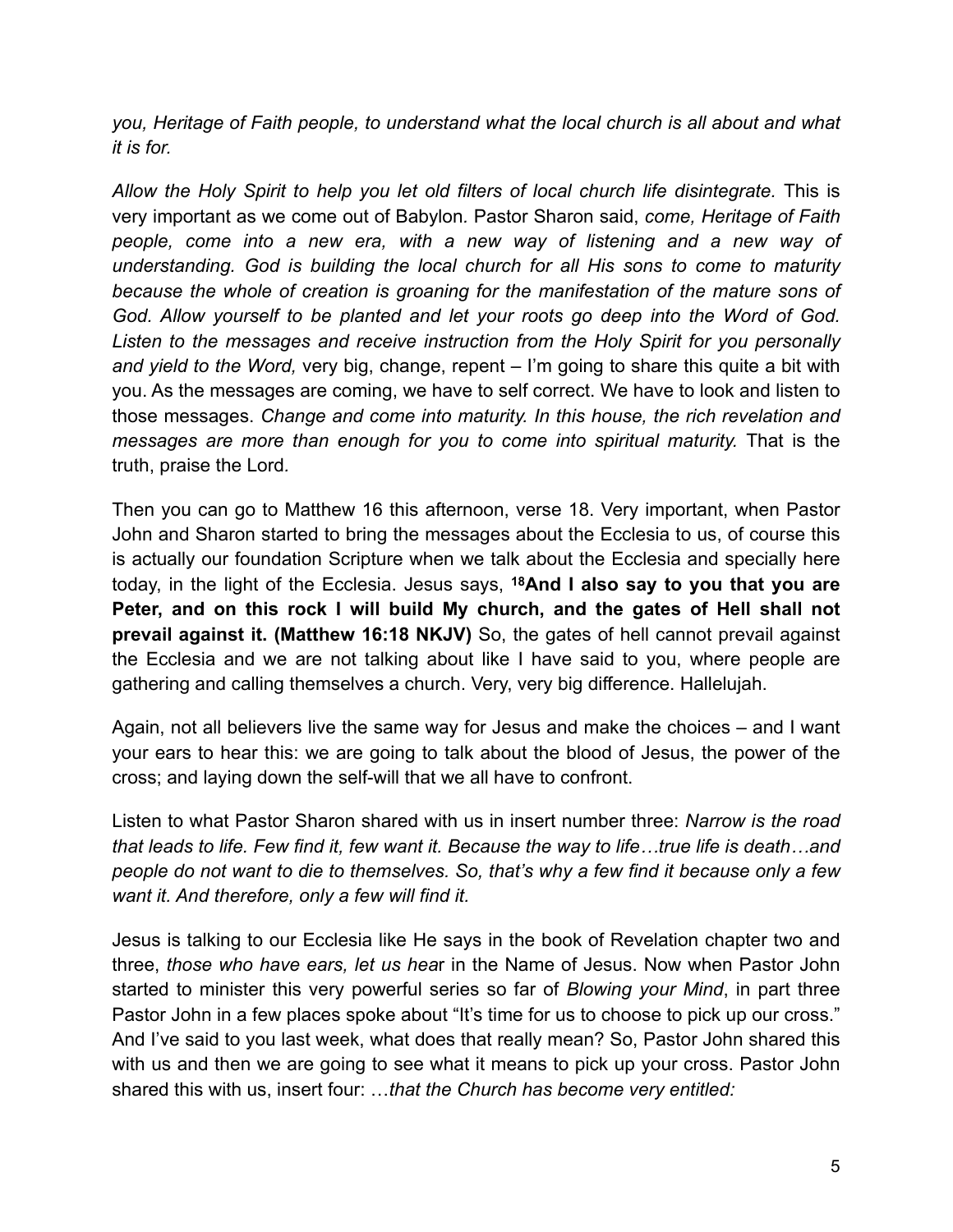- · *We think that we can do it all for ourselves and,*
- · *We think it all belongs to ourselves.*
- · *We think we can create our own future and our empires for ourselves*

Pastor John said, "When you are the center of your own existence you never say no to yourself. You will love money because it allows you to indulge yourself. But, only when you live for Jesus then you have the grace to say no to yourself." I mean, Pastor John is ministering this for years – not only this year – for years, in the name of Jesus.

So, what does it mean to *pick up your cross*? Well, Jesus is our example. And we are going to have a look at the example of Jesus today. First of all, we are going to take a closer look at the blood of Jesus and also the power of the cross itself this afternoon. Just in short, Pastor Sharon ministered and, like I said to you, I had some of those messages here last week. Pastor Sharon started to minister about the C*leansing flood of the blood*. Please go back and meditate on that. Please listen to that message again. Pastor Sharon started to minister about *The time of authority and the blood* – powerful. Life-changing – you've got to go back. And *Awake to authority*.

Pastor Sharon shared, we are invested with heavy authority. The weightiness of our authority is because of the weightiness of the blood. So, let's take a look. Pastor John recently said, "Every single morning we've got to wake up to rule and to reign." And that's why I'm going to talk about the blood today. Before we can rule and reign with Jesus, we have to come through repentance. Come out of Babylon. And we have to understand that we have come to Mount Zion. What does that mean? So that we can truly rule and reign with Jesus.

So, let's look at the Spirit and the blood. I know most of you sitting here today are going to Bible School. So, this is a very short summary about the blood, very, very powerful. But you have to come to Bible School to get all the revelation, all the teachings and the understanding. But I know, it's the same for us, all of us in Heritage of Faith, I know we come to Bible School online this week. God just has this wonderful opportunity for us that we are using. Please go to Hebrews chapter nine, verse 40. I'm still reading from the New King James. The Word of God says, **14 how much more shall the blood of Christ, who through the eternal Spirit offered Himself without spot to God, cleanse your conscience from dead works to serve the living God? (Hebrews 9:14 NKJV)**

Now the first thing that we need to understand, I showed you in Hebrews 12:24, the blood of sprinkling that speaks. The blood is not something ineffective in a corner in heaven somewhere. The blood of Jesus is powerful to speak on our behalf of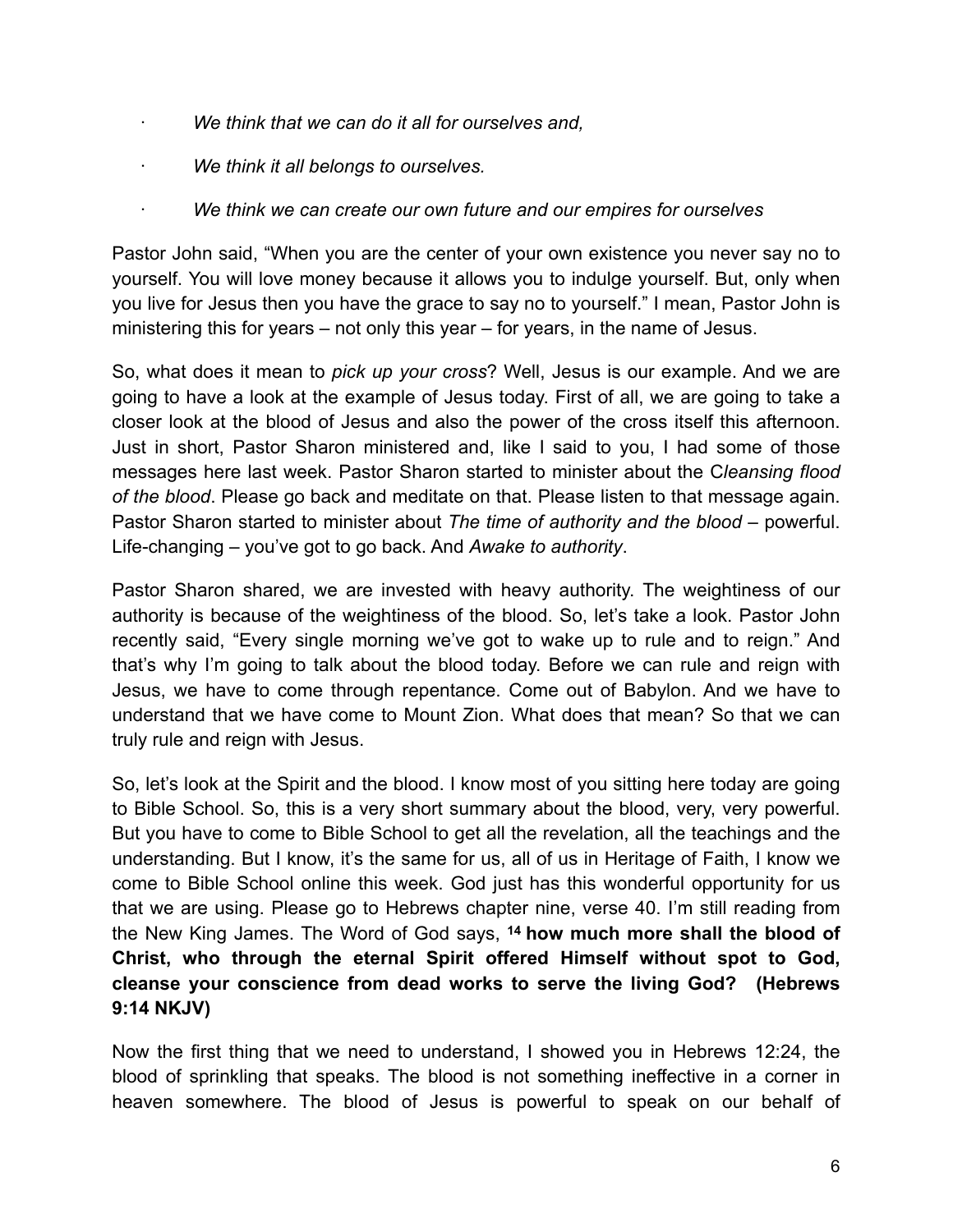forgiveness. Everything that we have in the covenant, of course. Just like the Word says, of the better things to come for us. So, the first thing we need to know, we just read about the blood of Jesus, is that the Holy Spirit, the Spirit and the blood work very closely together. That's the first thing that you have to see for yourself this afternoon. The Spirit and the blood work closely together. Pastor Sharon shared this with us, and I want to say this to you – many, many years ago when God started to teach me, teach me about the blood of Jesus, it's still one of the most powerful things working in my life. I think it's something that people and believers do not meditate and number one, study really.

So, it is through the Spirit alone that the blood has power. When the blood of Jesus was shed, it could not decay because the Spirit lives and works in the blood, very important. So, the blood of Jesus itself has Spirit and life in it. The blood is being made effective by the eternal Spirit. Very, very powerful.

Look again at Hebrews 9:14, and thank you Daniel. Now I want you to look at that Scripture a bit differently this morning because this is what we just said, **14how much more,** and I've said in Witbank, this 'how much more' – there is so much to preach about those three words. But I'm not going to go there in the light of what it says in the book of Romans about "We are the righteous ones in Christ Jesus." But look at this Scripture, **shall the blood of Christ, who through the eternal Spirit offered Himself without spot to God, cleanse our conscience from dead works to serve the living God? (Hebrews 9:14 NKJV)**

So, it's the blood and the eternal Spirit. But here's a big word this afternoon. What does the word *eternal* mean? People think they really know and this revelation changed my life many years ago. Only a few believers realise the deep and glorious meaning of the word *eternal*. Many people think *eternal* simply means *something that will always continue*. *Something that has no end.* And this actually tells us what *eternal* is not because it says nothing about its nature or the very being. Now, we all have quite a firm grip on this – everything in time has a beginning and is subject to the law of increase and decrease. Becoming or decaying. But what is *eternal?* Has no beginning and knows no change or weakening. This is very, very huge. Why? It has in itself a life that is independent of time. Glory to God. Glory to God.

So, when we talk about *eternal*, listen to this, there is no past that has already disappeared or is lost and there is no future not yet possessed. This is powerful. You know, in all these messages that Pastor John is bringing to us about laying down your life and choosing the life of Christ, choose to abide in Him: I also shared in Witbank this morning. I think it was about two, maybe three weeks ago when Pastor John ministered at one stage in Witbank. I'm not sure if it was during the online Bible School or one of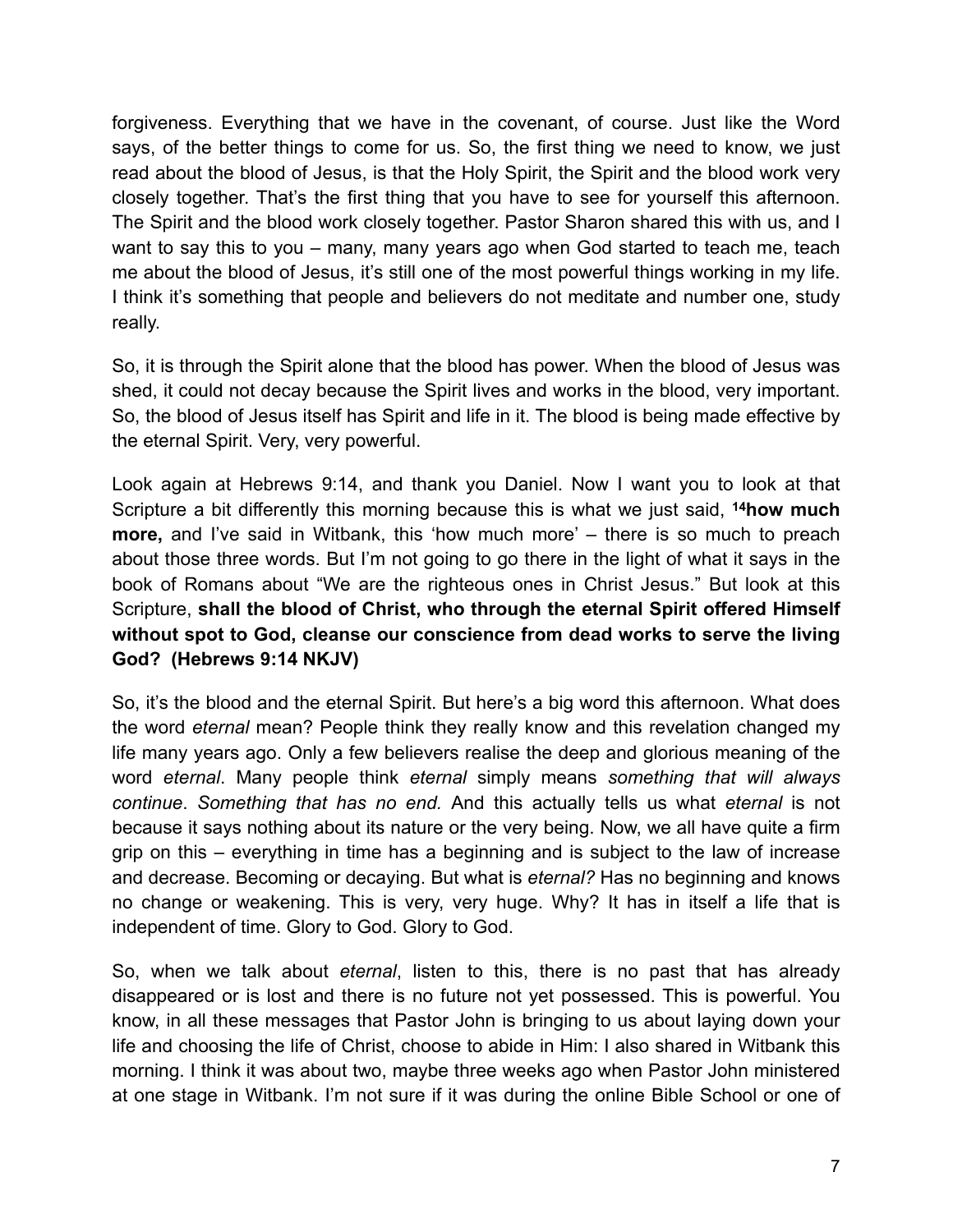the Sunday messages, but for a moment he just stood and he said, "The Word says *abide in Me*, says the Lord." And Pastor John really, really in that moment was communicating all these messages that he's bringing and he said, "Just abide in Him. Just abide in Him. That you can know what it is to be in His presence, to be with Him. Not to do something apart from Him but to do it with Him. Christ is in us and us in Christ". This is what we are talking about. This is so powerful – the power of an endless life at work in all of us. Praise the Lord. This is so big.

That is why I want to take you to Colossians three verse 1-2. Why? This again I want to say is what Pastor John has been ministering about. 1 **Then if you have been raised**  and I am reading from the Amplified, one of the scriptures that Pastor John shared with us in the Amplified **if you then have been raised with Christ [to a new life, thus sharing His resurrection from the dead], (Colosians 3:1-2 – NKJV)** that is why we have to, we have to come through the blood to rule and reign in all the covenant rights that we have in Christ Jesus. He says, **aim and seek the rich eternal treasures. (Colosians 3:1-2 – NKJV)** It's the eternal joy, it is the eternal treasures that Pastor John is speaking about that God has for us, and this is so, so powerful.

Thank you for Insert No 5. Listen to what Pastor John shared with us in the light of our life union with Christ. There is nothing more important than this. Pastor John said: "*God is saying that we have to stay in life union with Him. Jesus sees your life not as fruitless, unless you live your life intimately joined with Him. God wants us to live life with a thought process that is – let us be connected to Jesus day in and day out. Then we will be fruitful. We will have abundance and we will have all the good things. The minute we are disconnected and are no longer living in union with Him, we become powerless. That is a very traumatic place to be,* Pastor John said *"to be powerless – a very uncomfortable place to be to have no power. But this is what it is – to live without the power of an endless life within you and me".* Hallelujah.

You know, when I started to walk by faith, and actually for the first time really seeing what the Word of God says about faith I knew every scripture that I am putting in my heart – everything that is eternally God, I knew and I am just going to read it to you again. I knew that when I not only confess a scripture, but put it in my heart and believe what I am saying, I knew that there is no past that has already disappeared or lost because of redemption. I knew in my heart, there is not yet a future, meaning a future not yet possessed. I knew that, because God showed me what this word eternal means and it changed my life. I always knew we are ongoing becoming as we go from glory to glory in the Name of Jesus. Joh, what great power! What great power.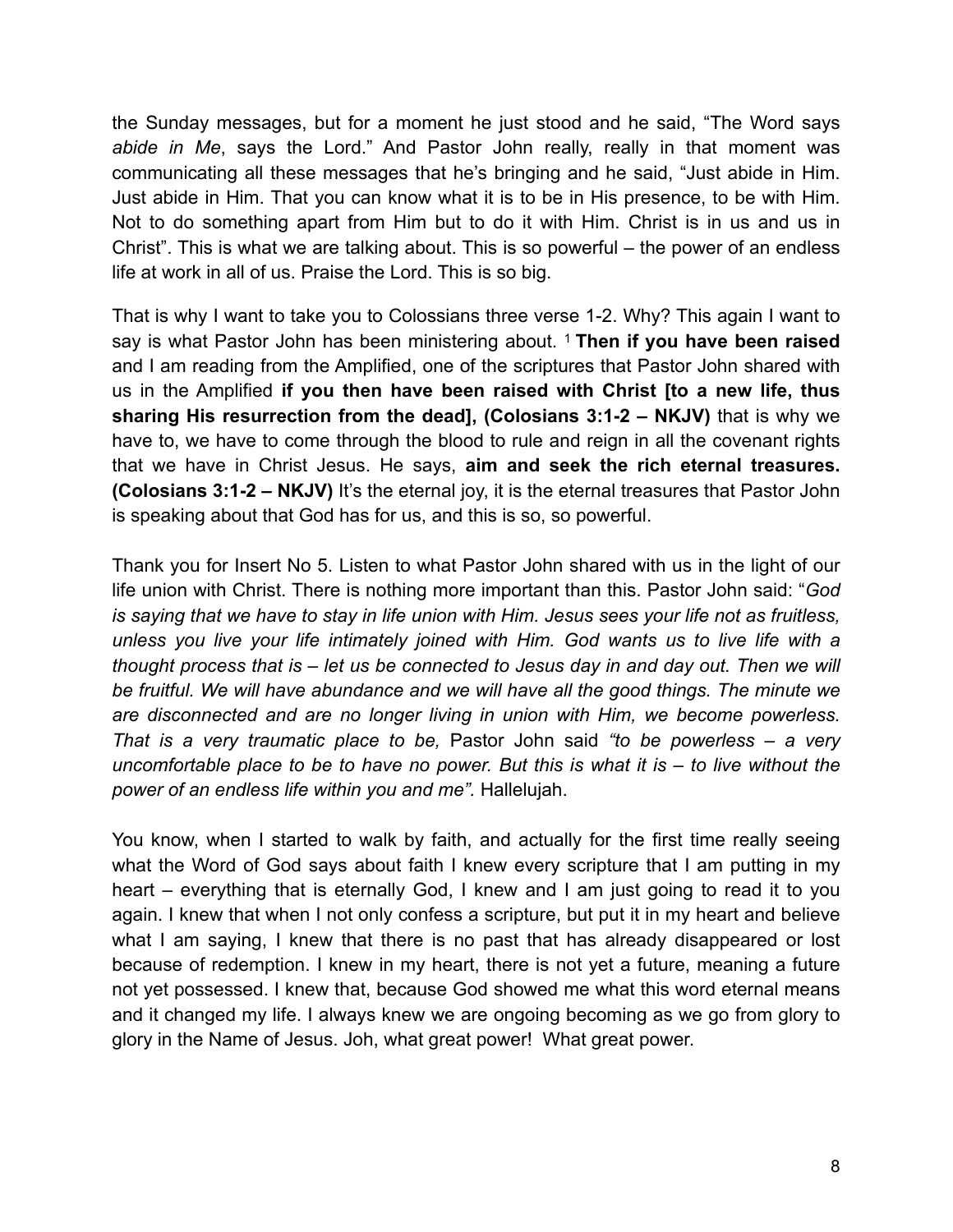So the blood of Jesus and the Spirit – you cannot separate the two for only through the blood can the Spirit dwell in us. That is why after the blood was shed on the cross, Pastor Sharon ministered on this. Go back to this. Only – think about this. Only after the blood was shed on the cross, the outpour of the Holy Spirit could come on the day of Pentecost. I know that there are many of you here today that already has a clear understanding about that. Pastor Sharon shared with us, the Spirit goes where the blood has cleansed. The Spirit answers to the blood. So as the blood is working in my and your heart, and we honour the blood in our hearts, then the Holy Spirit is free to carry on His Word. The Lord was so on me to talk and to minister about the blood and the power of the cross – why? We are all praying even at prayer connects now, Father, we believe for the manifestations of the gifts of the Spirit. That can come when we come by the blood, when we come out of Babylon and through every message that comes from the Lord when we self-correct, when we repent coming out of Babylon – then the Holy Spirit will be able to do the work in our hearts, the way He should be doing. Praise the Lord.

Please go to Colosians chapter 1 verse 19. Now, we spoke a little bit about the blood and the cross. Now we are going to take a look at the blood and the spirit. And now I just want to show you a little bit, about the blood – the power of the blood and the cross because like I said, the Holy Spirit is speaking to us "lay down your self-will", do not live, do not come with your own plans. And what does that mean? **Colossians 1:19 to 20 NKJV** <sup>19</sup> **For it pleased the Father that in Him all the fullness should dwell,** and verse 20 says: **20 and by Him to reconcile all things to Himself, by Him, whether things on the earth or things in heaven, having made peace through the blood of the cross. (Colossians 1:19-20 NKJV)**

Through the blood of the cross. So, let's talk about that. Let's talk about the nature of the cross, let's talk about the power of the cross, and let's talk about love of the cross. Now when we watch movies about Jesus's crucifixion, people make a lot about the physical sufferings that Jesus had to experience and rightfully so – rightfully so. But scripture itself does not place that on the foreground. The Word of God shows us everything about the inner nature of our Lord Jesus – the inner nature which was only the outer expression of the cross. I am going to say this again. The inner nature of Jesus Christ is the actual source from which the cross was the outward expression. Let me explain it to you.

What does that mean? Jesus said to his own disciples, "Take up your cross and follow Me." The very thing that Jesus said to His disciples in connection to the cross was, "Become like Me." Become like Me, did not mean suffer like Me. Many people think that when they suffer in this life, then they can at least use the words – "Well, I'm picking up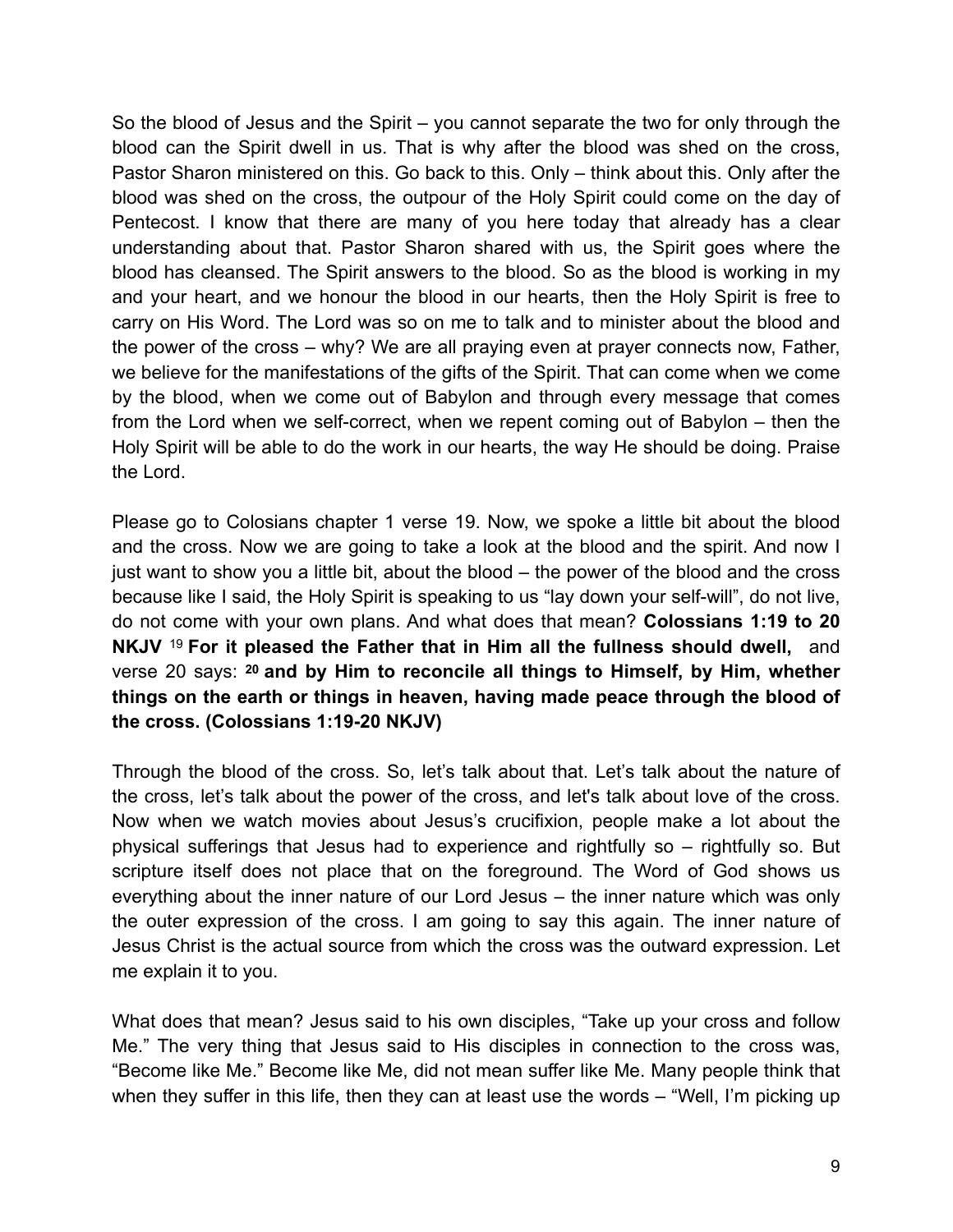my cross everyday." Because they suffer because of whatever attack of the enemy of circumstances. That's not what it means to pick up your cross. Why? Because Jesus paid the full price on the cross so that we can be in everything triumphant and overcome. So that's a very wrong picture that people sometimes can have in their hearts. No. What it meant was; choose to deny yourself and develop an inward quality of character. That is what it means when Jesus is telling you and me today – to pick up our cross. Now this is the thing that Jesus desires – He did desire it for His disciples then and for us today. And that in our lives does not start to pick up in our lives today something heavy and think we are carrying that for Jesus. No.

Jesus carried the cross all through His life. What became visible on that day, on that hill when He hung on the cross was the manifestation of the inner nature and character that inspired the whole life of Jesus. So then, what does – and what is the meaning of picking up your cross when we look at the life of Jesus to us. Now, we must just go back for just a little bit at the teaching that Pastor John shared with us a little bit a while ago. First we must remember that the evil of sin changed everything in our relationship with our heavenly Father and His relationship with us. The result was that we were separated from our Father. Also, the guilt of sin demanded the judgement of God. So, this is the very first thing that had to happen. Jesus had to bring the power of sin to nothing and the only way He could do this, was to come in the weakness of flesh, and being tempted fully. Why?

Now, all I can say to you because I have been imagining these moments ever since I have been a little girl and I had some understanding about Jesus going to the cross. In those moments for Jesus of absolute body and soul agony, when Satan came to tempt Him, in those very moments of Jesus in the garden of Gethsemane, what really happened there – Jesus had to ceaselessly fight against His self will and self honour. That is the thing that really happened there. Jesus had to fight against the very great, great temptation of trying to reach His goal all by Himself. Can you imagine why?

Brother Kenneth Copeland, he ministers a lot on this. The world's way is really the easy way out. That is why Satan still comes to tempt us with Egypt, Babylon - the world system, because it is the easy way out. But, Jesus had to lose His own life, He had to lay it down and Jesus had to do and say nothing, nothing else but what He had seen or heard from His Father. This is very, very important for us to understand. Jesus overcame the temptation to satisfy His self-will. Jesus denied Himself, by taking up His cross daily. He learnt obedience and became perfect to the point where He could say this to His disciples. Look at John 14:30.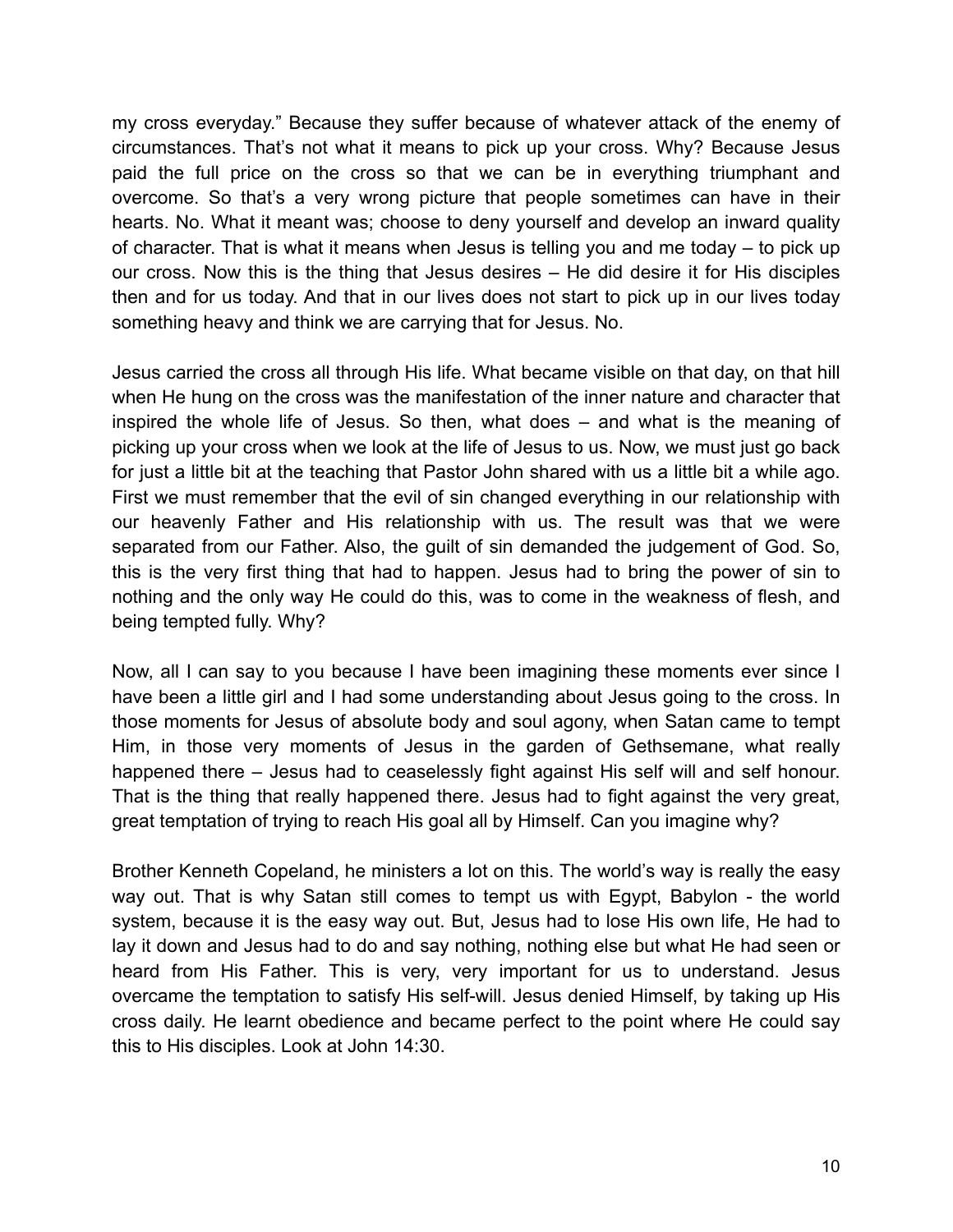Jesus was speaking to His disciples and He says, 30 **I will no longer talk much with you, for the ruler of this world is coming, and he has nothing in Me. (John 14:30 NKJV)** Why? Because He really chose to lay down His self-life. What He wanted to do, that is the way He picked up His cross. The powerful removal of sin and the curse did not come like most Christians think – only because of the pain and the suffering that we know He experienced. But Jesus was willing to endure total obedience to our heavenly Father. And the development of the inner nature of Jesus not loving His own life till death – laying down His self will – that is what gave the cross it's power. That is the very thing that gave the cross it's power. And this is what Pastor John ministered on and I am not putting this on the board, but Pastor John shared with us – *all aspects of self-life must be reckoned unto death. When you live for yourself, you won't live in victory. When you live for yourself it means your days are not ordered by the Lord.* It means you do what you want, you go where you want to go, you buy what you want to buy. Self life must be reckoned unto death if the enemy is to be defeated in our lives. This is very important for all of us.

Laying down your life, the power of the cross and I am going to finish with this to go into the next leg where and what God wants us to look at today. The power of the cross is the blotting out of guilt, and the breaking down of the authority of the sin. This is what Jesus accomplished. The cross, so that Jesus did all of that so that the cross could bestow the power for you and me today to do the same thing to choose the same thing. Jesus qualified, Jesus qualified, that's why He is the Mediator of the New Covenant – we read that. And now in the light of the Ecclesia once again – like we said, there is Jesus, standing, He is in heaven, He is the Mediator, He is witnessing in heaven. Why could He do that? Because and once again, and I am not going there today, that is why God is calling them the cloud of witnesses. Jesus is witnessing for us in heaven today, because while He was on the earth, He witnessed, He spoke only what the heavenly Father gave Him to say. Many of those cloud of witnesses did the same thing and the Lord showed me they have a standing with the Lord, that is why God is calling them the cloud of witnesses. Now there's much more to say about that, much more to say about, but Jesus paid that price on the cross. The reason why I've asked, and like I said, you are it's wonderful if you have your Bible on the iPad, on your iPad today, but please open your Bibles at Revelation chapter one today. Praise the Lord.

Why the blood first? Because we understand it today, we've got to repent. These messages are coming because our Lord Jesus is talking to us last week I've shared with you in Revelation chapter two, and we're going to go back there today - that God is talking. When we see Jesus in Revelations chapter two and three, He's talking to the seven ecclesias in Asia, to the ecclesias. And, let me go to Revelation very quickly. Just from the New King James. I mean, all the Bible translations are a bit different, one from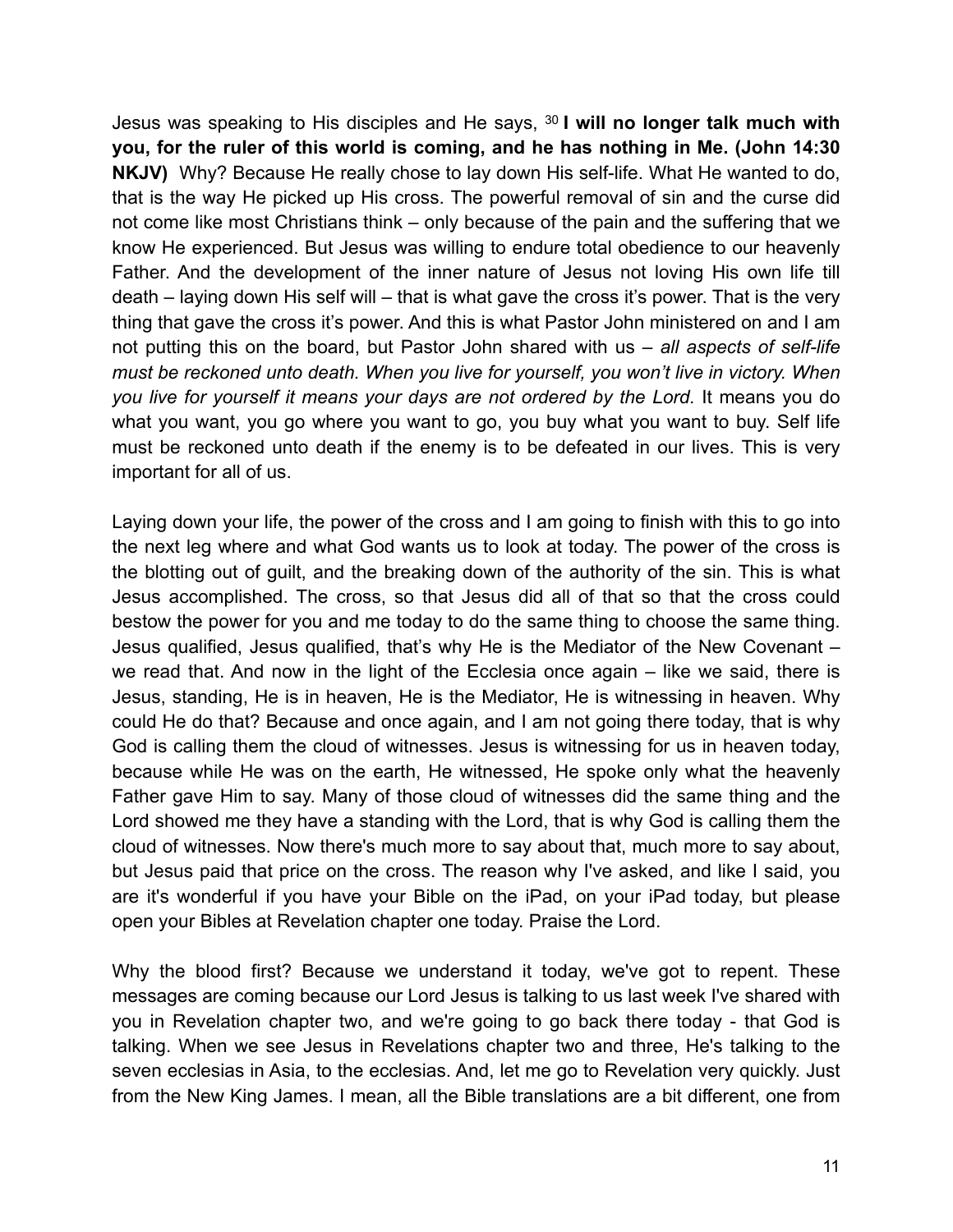the other, but in the New King James, in verse one, verse four, my Bible already indicates, **Greeting to the Seven Churches**. Jesus is speaking to the ecclesia. So that's why the Lord said to me, "Christi, these messages, everything that I'm now doing, *In the Light of the* Ecclesia, you have now come to Mount Zion."

The other thing about Mount Zion, God's throne is on the mountain. Every time we read about the mountain or mountains in the Word, it has to do with government. Government. It's judicial, it's part of the ecclesia. Everything that we see in Hebrews 12, verse 22. But right here in Revelation, chapter one, God is already starting to greet the churches. Then I want to show you from chapter two. That's why it's very nice if you can just page from one page to the other in your Bible. Chapter two. Here we see **the angel** and I said to you Pastor John also ministered on this. The Greek word says Messenger - that means the senior pastor to the church. He's talking to the first ecclesia here in Asia 1 **"To the church of Ephesus…** and we're going to come back **(Revelation 2:1 NKJV)**. Then He's jumping over **<sup>8</sup> "To the church in Smyrna…** that's the second church **(Revelation 2:8 NKJV)**. He goes on 3, 4, 5, 6, **the church in Philadelphia (Revelation 3:7 NKJV)**. And then God gets to **The Lukewarm Church (Revelation 3:14 NKJV)** in chapter three, verse 14. He's talking to the lukewarm church.

Now I just want to sketch a picture for you here today in the light of the ecclesia. In chapter four, and I've said this quite a bit in Witbank today, remember what Pastor John says - this atmosphere in Heritage of Faith, is the perfect atmosphere for spiritual babies to grow up. It's the perfect atmosphere for spiritual babies to come in and to grow up. So nothing here is difficult to understand, and it all comes by the revelation and the anointing and the showing of the Holy Spirit. Now, when we come to chapter four in Revelation, and if you've got the New King James open, mine says to **The Throne Room of Heaven**. Now I remind you what we've read in Hebrews 12. We come to the Judge, we have come to the Judge of the whole earth. Here is the throne room of the Judge in Revelation chapter four.

But now I'm going to read to you what's happening in chapter five, verse one. So you can follow me in your paper Bible, your iPad. I want to show you a very powerful thing that is happening here. God is speaking to ecclesias and from the beginning in chapter two, there's many of those ecclesias are doing many things right. God's very pleased with them. But in then cases, because every ecclesia is very unique. In some cases, He comes to them and He says, "No, this thing is not right." He's coming to us to say, "I'm taking the children now". He's coming to us now to say, "What is your more for?" So all the messages is always coming to the ecclesias for their own specific redemptive purpose, like Pastor Sharon taught us. But we see something happening here in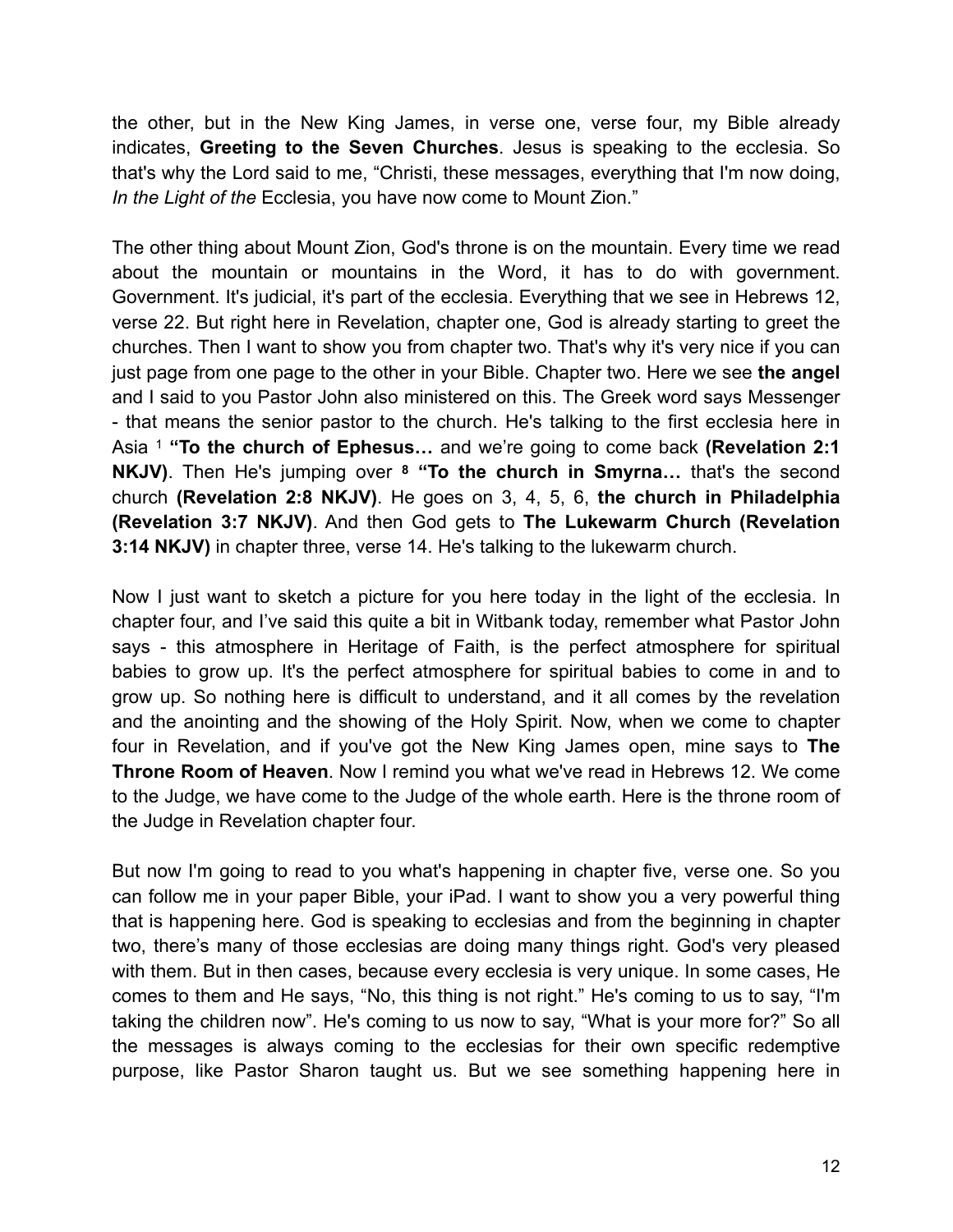Revelation five, where God wants the ecclesia to rule and to reign. How do we get there? How do we get there?

Look at verse one, **1 I saw in the right hand of Him who sat on the throne a scroll written inside and on the back, sealed with seven seals.** Verse two says, **2 Then I saw a strong angel proclaiming with a loud voice**, **"Who is worthy to open the scroll and to loose its seals?" 3 And no one in heaven or on the earth or under the earth was able to open the scroll, or to look at it (Revelation 5:1-3 NKJV).** Now just, the things that must come now, **the blood of sprinkling speaking**. Yes, by the blood of Jesus, the cleansing flood of the blood. But we see in the light of the ecclesia, when we see, we have come to Mount Zion, government, the ecclesia, the Judge of all, where Abraham even said, "Oh Judge, oh fair Judge, will you destroy a city?" If You are not righteous in your doing? God says, "No, if I can find at least ten righteous ones." Then we also see what God is showing us here, that **the blood of sprinkling speaks** of the things that must still come. Here's a scroll that must open for what still must come in the plans of the Lord Jesus for the church. Things… and like I reminded you a while ago of Psalm 139, Lord, all the things of my life and your life is written in His Book even before we gave a step. So also about the assignment for Pastor John and us here with him.

So there was no one to open this book. Look at verse four, here is John and **<sup>4</sup> I wept**  and he cried. This was so huge. Now you must understand. Here's Revelation one, two, three and four. Jesus is speaking to the ecclesias. He's showing us the Judge on His throne. Now things must come and there's no one that can open this book. **4 So I wept much, because no one was found worthy to open and read the scroll…** There's now things that must come to Pastor John and Sharon, and the messages from heaven that must come. **4 …or to look at it**. Verse five, **5 But one of the elders said to me, "Do not weep. Behold, the** Lamb **Lion of the tribe of Judah...** So here he's showing us Jesus, that Lion. The Lion that is, and will rule and reign with a church without blemish. The ecclesia that's coming the way they should. So here he's talking and he says this one can. **5 …Behold, the Lion of the tribe of Judah, the Root of David, has prevailed to open the scroll and to loose its seven seals (Revelation 5:4-5 NKJV).** 

And now I want to show you what's happening to us. Look at verse six, **6 And I looked, and behold, in the midst of the throne and of the four living creatures, and in the midst of the elders, stood** the **Lamb…** You cannot rule and reign if you cannot come by the blood. You want to rule and reign with the Lion of Judah? When he looked, there stood a Lamb **as though it had been slain,** Jesus on the cross …**having seven horns and seven eyes, which are the seven Spirits of God sent out into all the earth. 7 Then He came and took the scroll out of the right hand of Him who sat on the throne.** And it says **Worthy Is the Lamb (Revelation 5:6-7 NKJV).** Now verse, I'm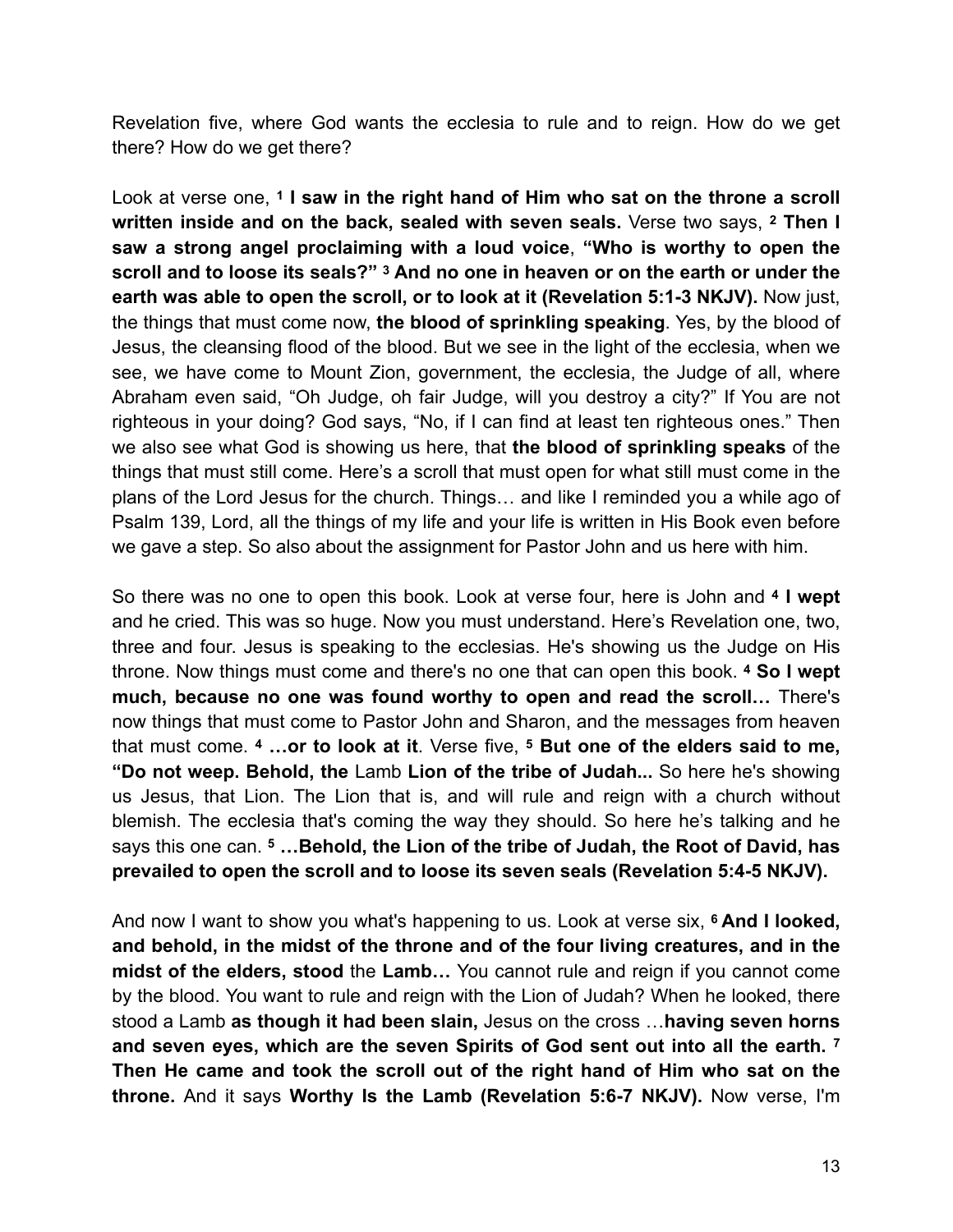going to read verse eight, but nine and 10 is for us today. **8 Now when He had taken the scroll, the four living creatures and the twenty-four elders fell down before the Lamb, each having a harp… golden bowls full of incense** Prayer Connect, **which are the prayers of the saints.** How powerful the teaching of Pastor Sharon to us about this. **9 And they sang a new song** (we're supposed to sing a new song and that's why we have the sound and song as God is giving it to this ecclesia, and they say **"You are worthy to take the scroll, And to open its seals;** Listen to this: **For You were slain,**  verse 9, you **have redeemed us** by the blood. So first the blood. We have to come out of Babylon. First the blood, pick up our cross, self-correct through the messages, repent when we have to repent, when the messages are coming. And then he says, you **have redeemed us… by Your blood Out of every tribe and tongue and people and nation,** And look at verse 10, **10 And** you **have made us kings and priests to our God;** because then we will rule and we will reign with You **(Revelation 5:8-10 NKJV)**. How powerful, how powerful.

And now I want to close with this this afternoon. Because, I've said the same thing in Witbank. I, since specially, the 2nd of September where all my notes, where God is talking to me. It actually happened to me 20 years ago when we were planted in Witbank. I did not know anything about what I'm sharing with you today. I just remember when the Lord said to me that we have to be planted, the Lord said to me, "Christi, I'm going to teach you about the church." Because He knew how lawless we were. And the Lord this whole week said to me, "I want you to look. I want you to look, see this, see this in the light of the ecclesia, see this, see this."

Now I'm taking you back to Revelation, chapter two. Very, very important. And I'm going to say one or two things perhaps here that I did not say in Witbank this morning. Back to Revelation, chapter two. Now here, He is talking **1To… the church in Ephesus…** Very important. And **the angel** and the messenger actually **of the church of Ephesus write**, **'These things says He who holds the seven stars in His right hand, who walks in the midst of the seven golden lampstands…** That's what I want to talk to you about. Who and what are these lamp stands? Verse two, **2 "I know your works…** He's talking to this ecclesia, **"I know your works, your labour, your patience,** and these are all good things **and that you cannot bear those who are evil. And you have tested those who say they are apostles and** they **are not, and** you **have found them** to be **liars;** Verse three, **3 and you have persevered and have patience,** that's very good **and** you **have laboured for My name's sake and** you **have not become weary.** 

Look how beautifully He's talking to this ecclesia. How many times God does with us, but then God is a straight-talker like Pastor Sharon said. God comes with His messages. Look at verse four, **4 Nevertheless I have** *this* **against you, that you have**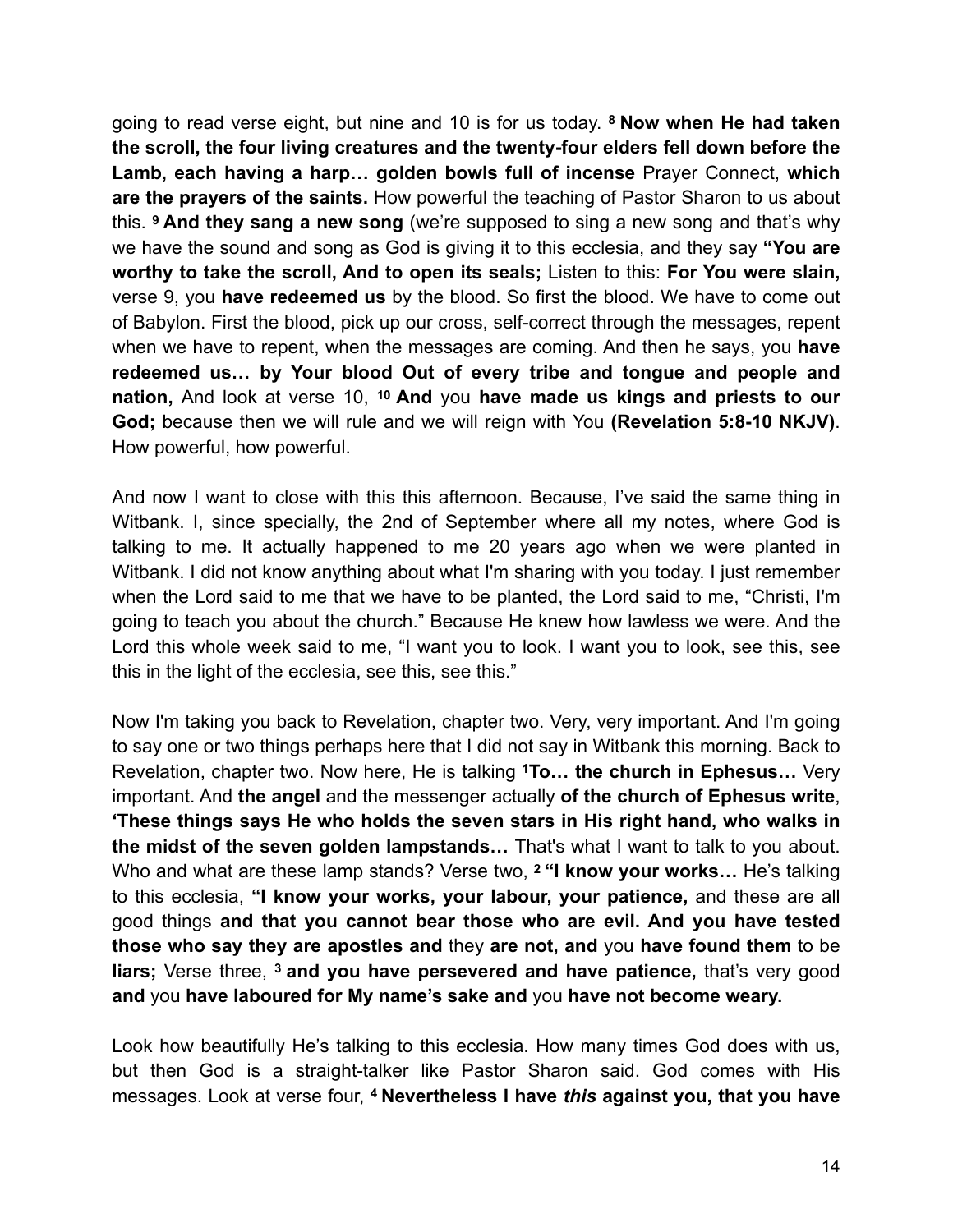**left your first love.** And that is Jesus. Jesus, the Head of the church. Verse five is very important for what I want to share with you today. **5 Remember therefore from where you have fallen;** two times in this verse God is saying repent. I have all these things here today, but then the message will be too long, where Pastor John spoke to us what it really means to repent, and in the future we will still talk about that. **5 Remember, therefore from where you have fallen, repent and do the first works, or else I will come to you quickly and remove your lampstand from its place - unless you repent.** Now, this is, do we think God will say something like this to an ecclesia and not do it if it comes down to this? No. God is very, very serious.

First of all, what are those and who are those lampstands? Listen what Pastor Sharon ministered to us. You can't be in authority. It's insert seven. You can't be in authority to rule and to reign as a king in life, which we are all destined to do as sons of God, if you're not under God's legitimate, legislative authority and in the order of God's governance in the local church. Every legitimate, local assembly is different. In the book of Revelation, Jesus holds the messengers of the churches, the lampstands in His right hand, and He still, through the messages, He writes through the messages to His churches today. He has been writing to this house for 20 years. God wrote, I will take the children and What is your more for? Now in these messages as they come, repent.

So what are these lampstands? Number one, the lampstand in our church, is the Apistolic call that is upon Pastor John. It means actually, if you, if, uh, and this is what the Lord showed me, he showed me many things. And he said to me, Christi, in the light of the ecclesia, if and we have already a very good understanding, but I want to show you this. The lampstand is the Apistolic call that is on Pastor John's life. It actually means the jurisdiction that God will give to him, and then a people with him. And it will be different from ecclesia to ecclesia because it will touch nations and cities and areas as God wills. That is what God will show. So this is very important for us to see. Now we know in this church Pastor John and Sharon are living all in for God. So God's not going to remove this lampstand. This is what the Lord showed me with the messages that what we do, our choices and our money is speaking. It's speaking, rather God will cause Pastor John to shake off the dust from his shoes.

But I just wanted to show you how powerful this is in the light of the ecclesia, where we have come to. If God removes a lampstand and I'm going to give you more info about that then in the eyes of Jesus, what did we read in Hebrews 12 verse 24, the assembly of the church, registered in heaven, the ecclesias with the legitimate lampstands, the candle is another word that he is using. I'm quickly going to take you to Revelation 11 in closing to show you that, uh, the pattern of God's Word here. This is the way he called. And already we see that word from the Lord about Pastor John and Sharon, the two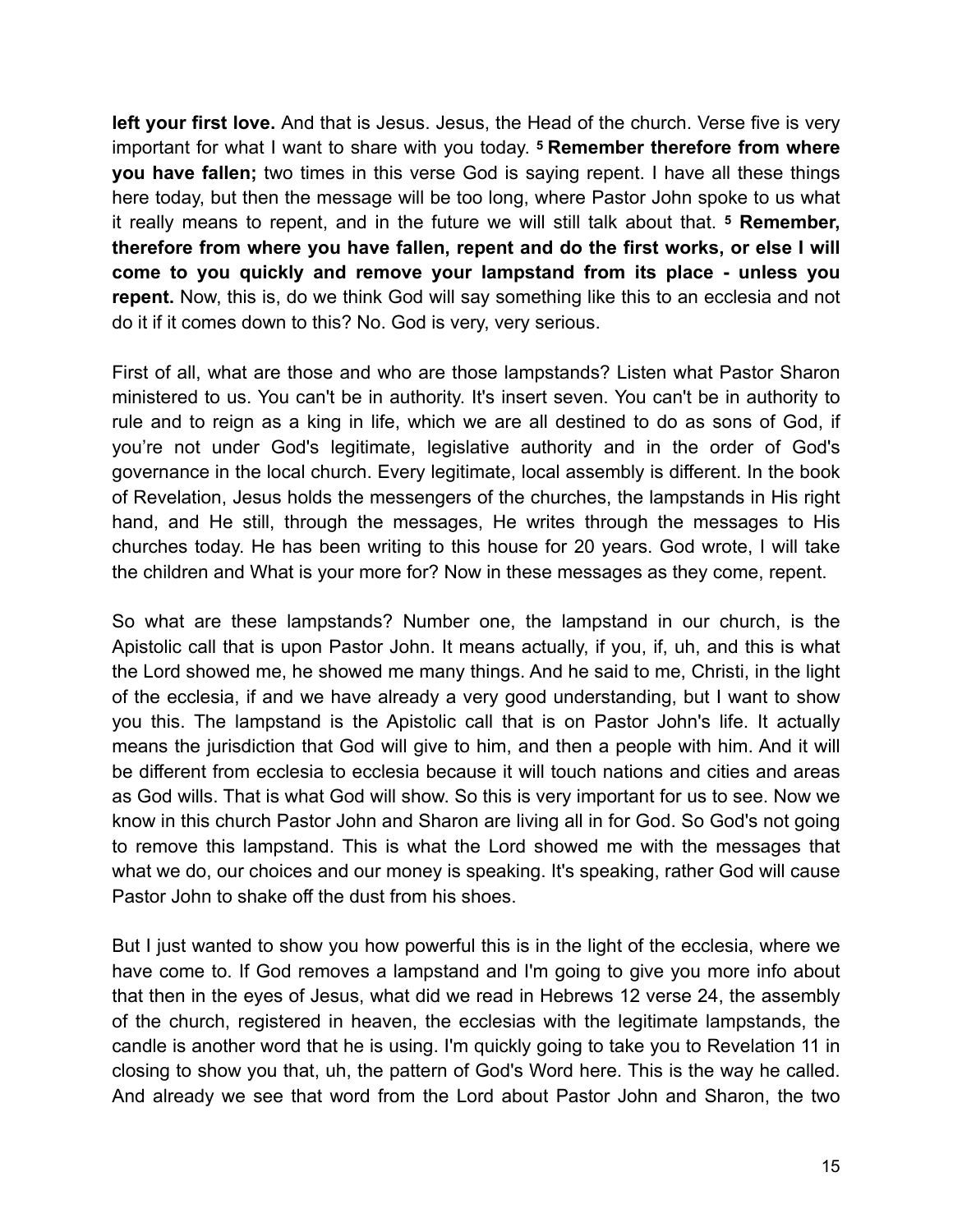witnesses, the two sons of oils, the lampstands. This is where the messages are coming from. I want you to see the jurisdiction given to the pattern of God in His Word, Revelations 11 verse three, **3 and I will give power to my two witnesses and they will prophesy 1,260 days clothed in sackcloth**

Remember, we are reading here about a pattern in the word of God, verse four. **4 These are the two olive trees and the two lampstands standing before God of the earth** verse five. **5 And if anyone wants to harm them, fire will proceed from their mouth and divide devour their enemies.** 

Now we looking at the authority, the jurisdiction, God is giving these authorities where He's placing them, these lampstands in churches, verse six, **6 and these have the power to shut Haven so that no rain falls in the days of their prophecy and they have power over waters to turn them to blood and strike the earth with all the plagues, as often as they desire (Rev. 11:3-6 NKJV)** Once again, Pastor Sharon ministered on this, Pastor John and Sharon are like this, this pattern that God is showing us here; Pastor Sharon shared with us quite a while ago. And, uh, I do, I believe that we must have now a greater understanding because we have come to Mount Zion. We have come to this place. God's spoken. He said Pastor John and Sharon, the scope and the scale, the scope and the scale of what you Pastor John and Pastor Sharon will walk in now for Me says, God, it will change My church.

It is your rule and reign for and with me. I've put my zeal in you to accomplish this. And then He said this at that time; "It's not necessarily for all to understand this." I believe that has come. That it is very important for us to understand, but these things, the Lord wants to go on a record as Pastor Sharon shared that day because, um, Pastor, the Lord said, "Pastor John and Sharon, you are My two sons of oil. You will now know My power on a scale that you have not experienced or walked in before. Side-by-side in sync with Me in sync with each other, both required, both desired, unique, and magnifique." Is the words that he gave Pastor Sharon. And the Lord said, "That's all that matters to Me." It doesn't matter who we are to the people Pastor Sharon said, but we are listening to what Pastor Garth is ministering.

Yes it does. Yes it does. Who is Pastor John to you and me? Who is Pastor Sharon to you and me? The gifts; gifts given by our Lord Jesus Christ. But God says, "It matters to Me. It matters to Me." So there's much more to say about this. I just wanted to give you an indication of what we are talking about here. Then I want to remind you about the prophecy of brother Copeland.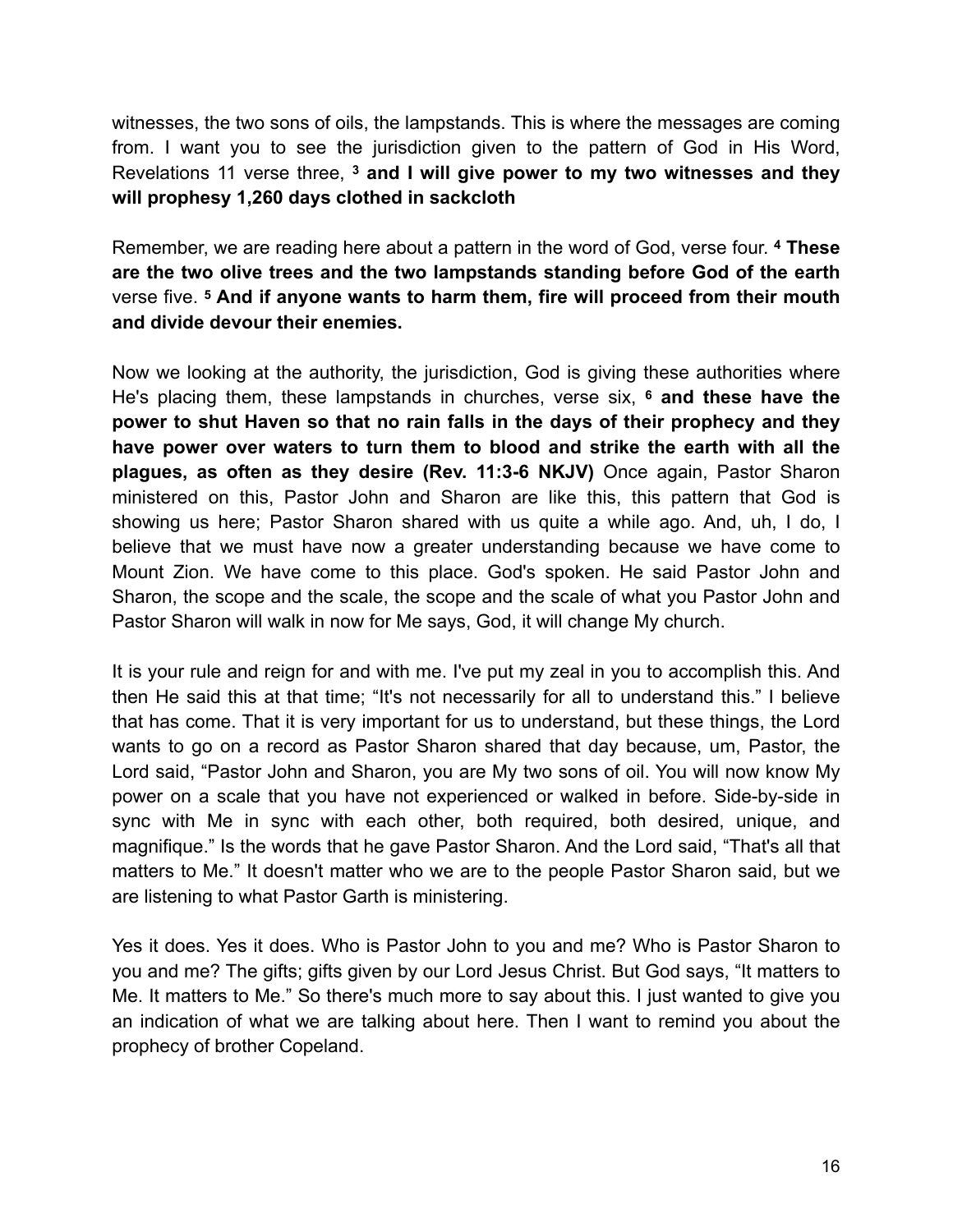Now, as God since He was teaching us and started to reveal all these wonderful things about the ecclesia. I remember when I heard this prophecy of brother Copeland, I knew the church has come to this place. It has come to this place. So it's for the church and of course it goes for the legitimate sons in our nation as well, leaders in government.

Listen to what brother Copeland prophesied last year, 2020, 'Those politicians who refuse My call to unite and become the United States of America, and not just America, those politicians who refuse to listen and those politicians who continue the pathway of hate, I will remove them from their places. I will remove the influence from the record books.'

Can you see, we're talking about the books here? 'I will remove their candle in the family.' This is what we are talking about here today. It means what is registered in heaven. That is which it that's where we get the word legitimate, sent from God. I will remove the candle in the families. I will remove them from the office and put someone in there who will. Just to give you an understanding what we are talking about here.

So Pastor John shared this with us, and we understand this when we come to pray in prayer connect. When we pray for our president, the ANC party, the next president, uh, and Pastor John and Pastor Sharon, why? First Timothy chapter two verse one says, pray for those who are in a position of authority and high responsibility. Now, president Nelson Mandela, our existing president, Cyril Rhamaposa, are legitimate sons of this nation. God wants them there. God wants them there. He has many sons and daughters in this nation where He wants them to serve the nation like that in, in, in, in governmental positions. But of course, then we have Pastor John that is a legitimate Apistolic leader to the nation of South Africa. It's God's business what that lampstand is pertaining to his authority and jurisdiction when it comes to nations and to cities the same for him and Pastor Sharon.

So I knew I just had to go this way with you in the light of the Ecclesia. We have come to this place. We have come to this place. And of course, this is very powerful when it comes to the things that God gave us, who we are. Uh, um, I just had a quick conversation with Grobbies after Witbank church this morning about the business men and women.

These are powerful things that we will still talk about, but I just wanted to lay that foundation for you today. Why, why before we can rule and reign with Jesus, we have to repent as the messages are coming, we have got to, because we are coming out of Babylon, God is helping us. We've got to change. We've got to come up. This is all about the becoming of the ecclesia here. That's why the Lord said to me in the light of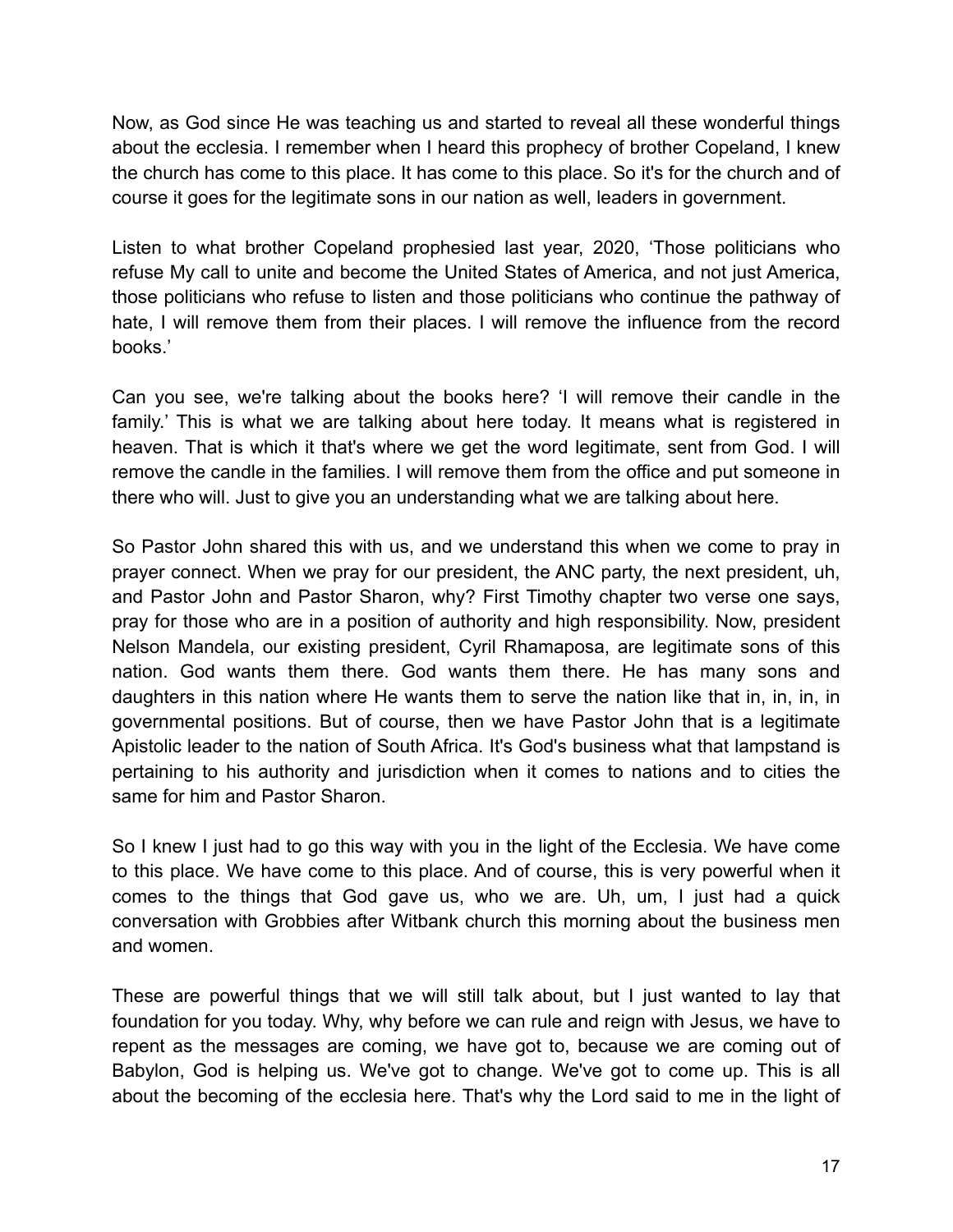the Ecclesia, um, I'm really closing with this. All the messages are coming to us because, and because they are coming, we need to repent. We have talked about it. In the messages about what we do with our money Malachi three seven, and this is, this is the heart of God.

God says, "Return to Me, return to Me and I will return to you." (Malachi 3:7) By faith we must follow Jesus, obey Him, seek Him. We need to repent where we have to, as the messages are coming to us, one, John one seven says, **7 but if we walk in the light, as he is in the light, we have fellowship with one another. And the blood of Jesus Christ His son cleanses us from all sin and unrighteousness**. **(1 John 1 :7 NKJV)** Pastor John shared with us, walking in the light does not mean walking perfectly. It's walking, honestly, being honest with God. God is looking for the ten who choose to walk and live righteously. Righteousness is not the result of keeping rules. It is the result of living under the mandate and government of the Holy Spirit. And He is helping us, teaching us, bringing the messages through Pastor John and Sharon to us. He's helping us. Pastor John says this, um, he brought the message of repentance the first time when Pastor Sharon started to minister, God will take the children and Pastor John said, the spirit of God is saying, "Will you change? Will you turn around in your heart?" And are we finding ourselves changing and turning because it's by the help of the Holy Spirit. And I believe in my heart, I say yes to the Lord. And I believe, I believe as you sitting here, we are all we have all ears to hear and our heart, like we prayed when we started Father, we hear You are calling us to yourself as a people.

This is really, this is time for the ecclesia. There's many things that we've got to hear and understand now because in the light of the place that we have come to. In the light of the ecclesia and all of us growing and maturing spiritually. Let's pray, Father, thank You for today's message. Thank You, Lord, that it's sent out to do what you have purposed it to do.

And we say, Lord, we know that it will not return void to You. Father, Father, may You be glorified, may You be glorified, Lord. And as all the messages are coming for this ministry, Lord, to become all that You want us to become. So Father, thank You for that. Thank You. Thank You. Thank You Lord, for this wonderful opportunity, Lord, as we come to keep on abiding in You choosing to lay down our lives, Father. Revelations 12, we overcome by the power of the blood, the word of our testimony and not loving our lives, laying it down. And this is our choice Father.

Father as we go from this place, we say, and we declare the mighty name of Jesus. We are blessed going out and we are blessed coming in and whatever we will put our hands